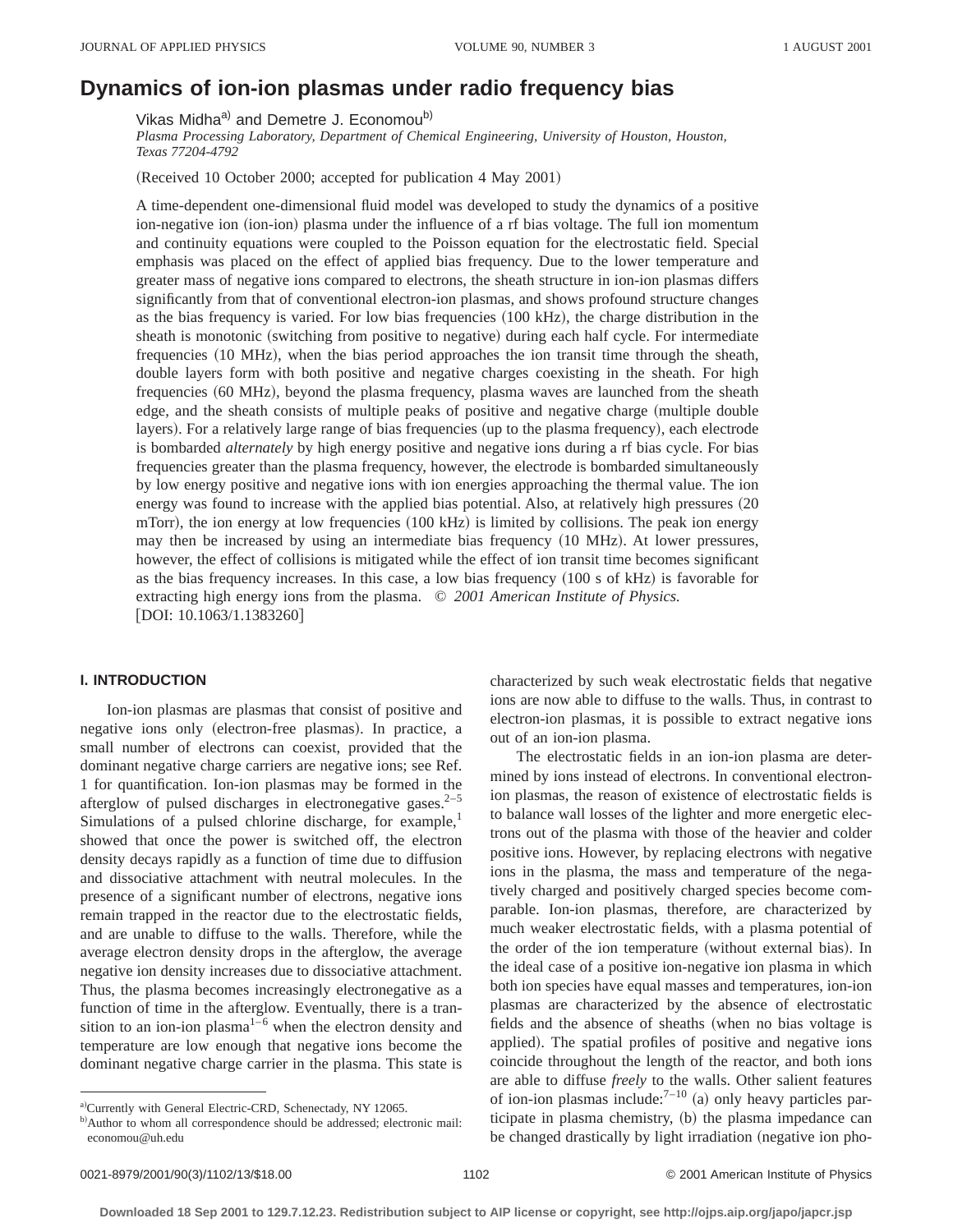todetachment) that creates electrons,  $(c)$  the potential distribution in an ion-ion plasma (without a bias or with a low frequency bias) behaves as in liquid electrolytes, $^{11}$  (d) ionion plasma properties can be measured by a Langmuir probe.<sup>12</sup>

It is also possible to form ion-ion plasmas (with a small number of electrons) under steady state conditions by operating a strongly electronegative discharge at relatively high pressure.<sup>13–15</sup> When the ratio of negative ion to electron density (electronegativity) becomes greater than about 1000, electrons do not play a significant role and negative ion extraction should be possible.<sup>1,2</sup> An ion-ion plasma (with a small number of electrons) can coexist in the same vessel with a conventional electron-ion plasma. $14-16$  The transition between the two plasmas can be smooth, or double layers may separate the two plasmas.17–20

Ion-ion plasmas offer unique possibilities for plasma etching applications. In contrast to conventional electron-ion plasmas in which negative ions remain trapped in the bulk plasma, negative ions can participate in etching in ion-ion plasmas, $2^{1-24}$  possibly reducing charging damage and etchprofile distortions associated with electron-ion plasma etching.<sup>25</sup> Ion-ion plasmas are also important in negative ion sources,<sup>26,27</sup> the *D* layer of the atmosphere,<sup>28</sup> and in dusty plasmas.10

As mentioned above, an ideal (two ions with equal masses and temperatures) ion-ion plasma without an applied external bias potential is characterized by the absence of electrostatic fields and free diffusion of ions to the walls. The profile of positive-ion density simply overlaps with that of the negative-ion density. In the presence of a bias potential, however, the positive and negative ions separate to form a sheath near the electrode. In this article, the influence of an external rf bias on an ion-ion plasma is examined. A timedependent one-dimensional fluid model is developed which resolves the sheath regions near the electrodes. The model includes the Poisson equation for the electrostatic field coupled with the continuity and momentum equations for the ion density and velocity, respectively. The effect of varying the bias frequency, bias potential and operating pressure on the dynamics of the plasma, and the flux and energy of ions bombarding the electrode are examined. Although the spatiotemporal dynamics of conventional electron-ion plasmas have been studied extensively,  $29-32$  we are not aware of any published reports on the dynamics of ion-ion plasmas under the influence of an external rf bias voltage.

#### **II. MODEL DEVELOPMENT**

A low-pressure ion-ion plasma formed in the late afterglow of a pulsed chlorine discharge is considered. The model assumptions are outlined below.

 $(1)$  A high degree of gas dissociation is assumed. Thus, the only ions present are  $Cl^+$  and  $Cl^-$  both at an ion temperature of 300 K.

(2) The electron density is assumed to have decayed to low enough values compared to the ion density (electronegativity greater than 1000) so that the presence of electrons may be completely neglected. Similarly, any electrons which



FIG. 1. (a) Schematic of the one-dimensional parallel plate system considered. (b) Spatiotemporal evolution of the potential at base case conditions for a bias frequency of 100 kHz.

may be generated due to capacitive coupling under the applied bias are neglected.

~3! The parallel electrodes are assumed to be of equal area (one-dimensional system). A sinusoidal bias voltage is applied to the driven (left) electrode, while the other (right) electrode is grounded [Fig.  $1(a)$ ].

#### **A. Governing equations**

A one-dimensional fluid model for an ion-ion plasma under the influence of a externally applied bias potential is developed. The model consists of the following set of governing equations: The continuity equation for the positive and negative ions is given by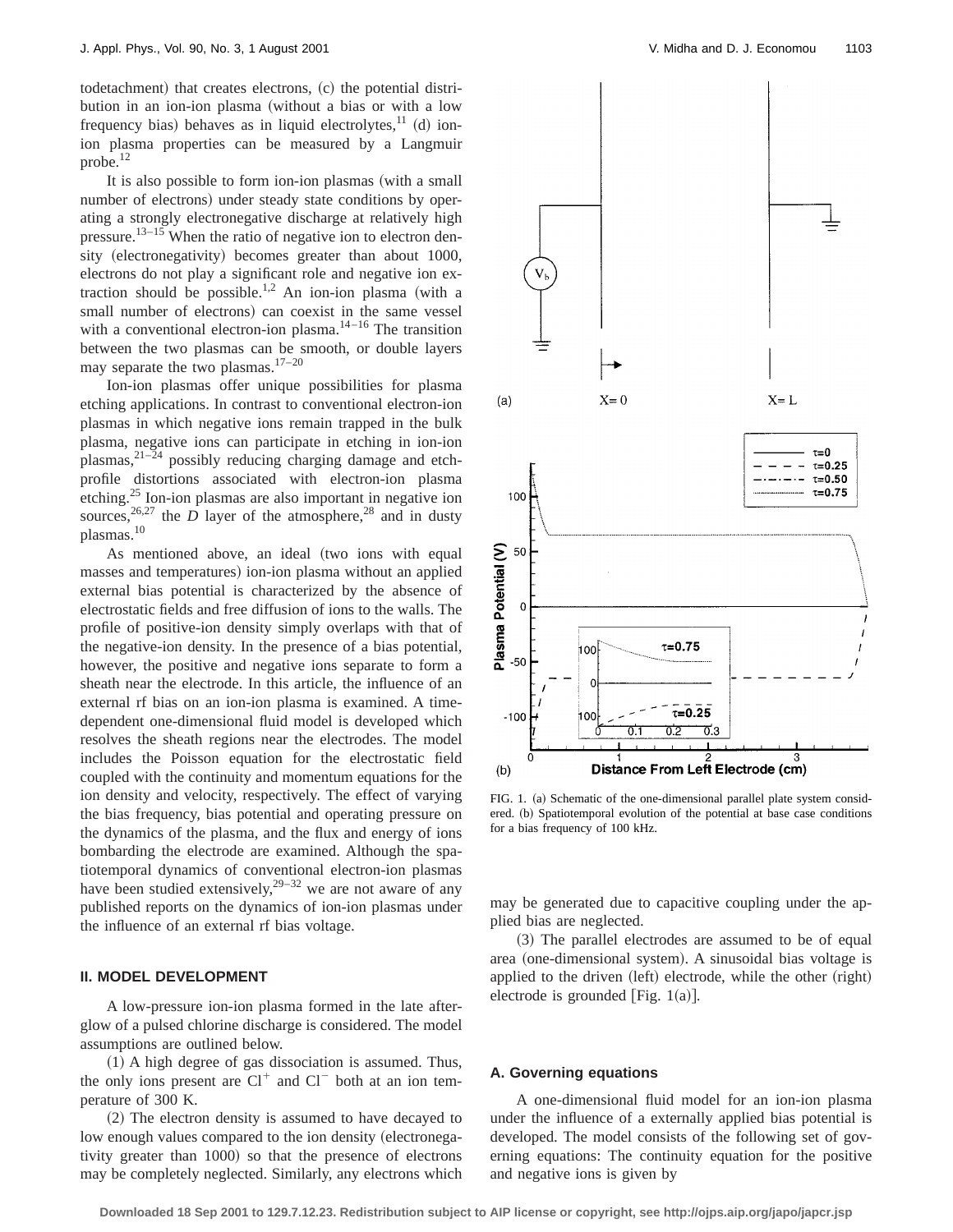$$
\frac{\partial n_i}{\partial t} = -\frac{\partial}{\partial x}(n_i u_i) + R_i, \qquad (1)
$$

where  $n_i$  is the ion density,  $u_i$  is the ion fluid velocity, and  $R_i$ represents the rate of generation or loss of ions through chemical reaction (ion-ion recombination in our case, with rate coefficient of  $5 \times 10^{-8}$  cm<sup>3</sup>/s);  $i=p$  and  $i=n$  for positive and negative ions, respectively. The ion fluid velocities are computed by the momentum balance equations:

$$
\frac{\partial (n_i u_i)}{\partial t} + \frac{\partial (n_i u_i u_i)}{\partial x} = \left(\frac{s_i q}{M_i}\right) n_i E - \left(\frac{k T_i}{M_i}\right) \frac{\partial n_i}{\partial x} - n_i u_i \nu_i,
$$
\n(2)

where  $M_i$  is the ion mass,  $T_i$  is the ion temperature,  $v_i$  is the ion-neutral collision frequency,  $s_i$  is the charge number of the ion, and *q* is the value of the elementary charge. The terms in Eq.  $(2)$  (from left to right) represent the time rate of change in ion momentum or temporal inertia, spatial inertia, electrostatic force, pressure gradient, and collisional drag, respectively. The ion-neutral collision frequency was taken as proportional to the ion velocity (low pressure constant mean free path case, see Ref. 15). The electrostatic field is governed by the Poisson equation:

$$
\frac{\partial E}{\partial x} = \frac{q}{\varepsilon_0} (n_p - n_n),\tag{3}
$$

where the electric field, *E*, is related to the plasma potential, *V*, by  $E = -\partial V/\partial x$ . Here  $\varepsilon_0$  is the permittivity of free space. The potential at the driven (left,  $x=0$ ) electrode is assumed to be of the form

$$
V(x=0) - V_b \sin(\omega t), \tag{4}
$$

where  $V_b$  is the amplitude and  $\omega$  is the frequency of the applied bias. The potential at the grounded (right,  $x=L$ ) electrode is fixed at zero [Fig.  $1(a)$ ].

The governing equations of the fluid model, therefore, consist of two continuity equations for ion densities  $n_p$  and  $n_n$ , two momentum equations for ion velocities  $u_n$  and  $u_n$ and the Poisson equation for the electrostatic field. Initial conditions were: identical positive and negative ion density profiles as obtained in an ion-ion plasma with equal mass and temperature of the ions (nearly parabolic if ion-ion recombination is slow) with a peak ion density of  $10^{11} \text{ cm}^{-3}$ , and potential equal to zero everywhere. Boundary conditions included zero positive and ion density on the walls.

#### **B. Linear analysis (Ref. 33)**

A preliminary analysis of the system of equations is instructive to estimate the time scales of important physical processes. First, the time scale for ion-ion recombination for a peak ion density of  $10^{11}$  cm<sup>-3</sup> is long compared to other physical processes and is neglected in this analysis, i.e., *Ri*  $=0$ . If, in addition, a constant ion collision frequency is assumed for the moment, Eqs.  $(1)$  and  $(2)$  may be combined to yield the following equation for ion density:

$$
\frac{\partial^2 n_i}{\partial t^2} + \nu_i \frac{\partial n_i}{\partial t} = -\frac{\partial^2 (n_i u_i^2)}{\partial x^2} - \left(\frac{s_i q}{M_i}\right) \frac{\partial (n_i E)}{\partial x} + \left(\frac{k_i T_i}{M_i}\right) \frac{\partial^2 n_i}{\partial x^2}.
$$
\n(5)

This equation shows the nonlinear nature of ion transport in the plasma. The nonlinearities are due to spatial inertia  $\vert$  third term from the left hand side in Eq.  $(5)$  and electrostatic fields (fourth term). Assuming an initially flat density profile  $(n_p=n_n=n_0)$  and small perturbations of that density, Eq.  $(5)$ may be linearized to give

$$
\frac{\partial^2 n_p}{\partial t^2} + \nu_i \frac{\partial n_p}{\partial t} = -\left(\frac{n_0 q}{M_i}\right) \frac{\partial E}{\partial x} + \left(\frac{kT_i}{M_i}\right) \frac{\partial^2 n_p}{\partial x^2},\tag{6}
$$

for the positive-ion density and

$$
\frac{\partial^2 n_n}{\partial t^2} + \nu_i \frac{\partial n_n}{\partial t} = + \left(\frac{n_0 q}{M_i}\right) \frac{\partial E}{\partial x} + \left(\frac{kT_i}{M_i}\right) \frac{\partial^2 n_n}{\partial x^2},\tag{7}
$$

for the negative-ion density. Equations  $(6)$  and  $(7)$  may now be combined to identify two modes of propagation.

(a) The total density  $(n_p+n_n)$ , evolves according to the relation

$$
\frac{\partial^2 (n_p + n_n)}{\partial t^2} + \nu_i \frac{\partial (n_p + n_n)}{\partial t} = \left(\frac{kT_i}{M_i}\right) \frac{\partial^2 (n_p + n_n)}{\partial x^2}.
$$
 (8)

For time scales greater than the characteristic collision time  $(\tau_c=1/\nu_i)$ , temporal inertia is negligible and Eq. (8) reduces to

$$
\frac{\partial (n_p + n_p)}{\partial t} = D_i \frac{\partial^2 (n_p + n_n)}{\partial x^2},\tag{9}
$$

where  $D_i$  is the ion diffusivity given by  $D_i = (kT_i / v_i M_i)$ . Therefore, over relatively long time scales, the overall density of an ion-ion plasma simply decays due to ion diffusion and is independent of the applied bias potential and frequency. Of course, over even longer time scales, ion-ion recombination (nonlinear term) enters the picture.

For time scales shorter than the characteristic collision time  $\tau_c$ , temporal inertia is dominant and Eq. (9) reduces to

$$
\frac{\partial^2 (n_p + n_p)}{\partial t^2} = c_i^2 \frac{\partial^2 (n_p + n_n)}{\partial x^2},\tag{10}
$$

where  $c_i$  is the ion sonic velocity given by  $c_i = \sqrt{kT_i / M_i}$ . Equation  $(10)$  represents the propagation of ion-acoustic waves. In ion-ion plasmas, ion acoustic waves propagate slowly due to the thermal motion of the ions, whereas in electron-ion plasmas, ion-acoustic waves can also propagate due to the presence of electrostatic fields, which are governed by the *electron* temperature. Therefore, the sonic velocity of ions is significantly lower in ion-ion plasmas compared to electron-ion plasmas, since the electron temperature is normally much greater than the ion temperature.

(b) The other mode of propagation obtained from Eqs. (6) and (7) is the charge density  $(n_p - n_n)$ , which propagates according to the relation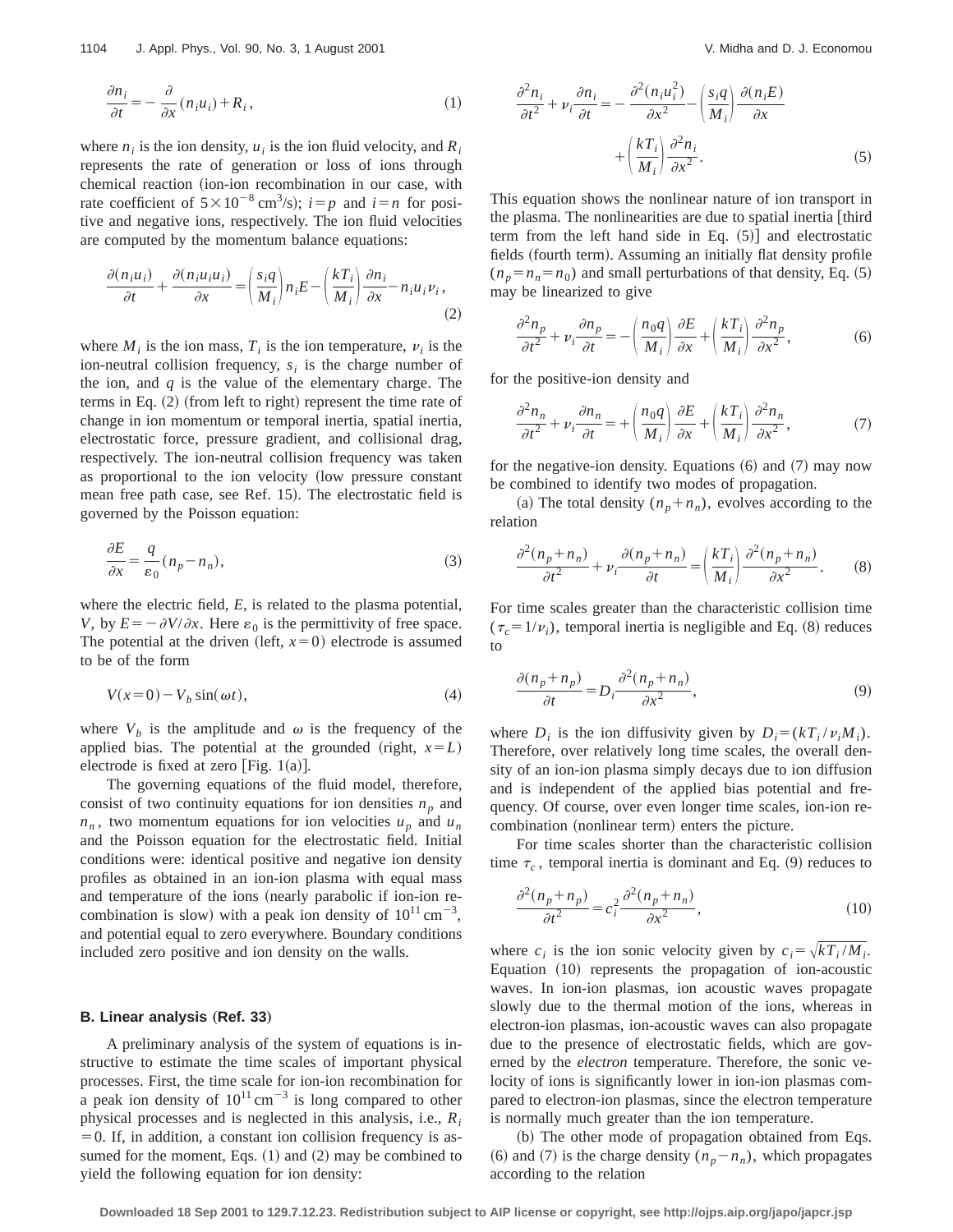TABLE I. Base case parameter values used in the simulation.

| $10^{11}$ cm <sup>-3</sup> |
|----------------------------|
| $0.026$ eV                 |
| $35.5$ amu                 |
| 20 mTorr                   |
| 130V                       |
|                            |

$$
\frac{\partial^2 (n_p - n_n)}{\partial t^2} + \nu_i \frac{\partial (n_p - n_n)}{\partial t} = -2 \left( \frac{qn_0}{M_i} \right) \frac{\partial E}{\partial x} \n+ \left( \frac{kT_i}{M_i} \right) \frac{\partial^2 (n_p - n_n)}{\partial x^2}.
$$
\n(11)

For long time scales compared to  $\tau_c$ , Eq. (11) reduces to

$$
\frac{\partial(n_p - n_n)}{\partial t} = -(2\mu_i n_0) \frac{\partial E}{\partial x} + D_i \frac{\partial^2(n_p - n_n)}{\partial x^2},\tag{12}
$$

where  $\mu_i = (q/v_iM_i)$  is the ion mobility. Equation (12) gives the rate of decay of charge density due to ion drift and ion diffusion. Since the time scales for ion drift and ion diffusion are significantly less than those associated with electrons, the charge density decays at a much slower rate in an ion-ion plasma compared to an electron-ion plasma.

For short time scales compared to  $\tau_c$ , Eq. (11) reduces to

$$
\frac{\partial^2 (n_p - n_n)}{\partial t^2} = -\omega_i^2 (n_p - n_n) + \left(\frac{kT_i}{M_i}\right) \frac{\partial^2 (n_p - n_n)}{\partial x^2}, \quad (13)
$$

where  $\omega_i = (2q^2 n_0 / \varepsilon_0 M_i)$  is an ion-plasma frequency. Equation  $(13)$  was derived by substituting Eq.  $(3)$  for the electric field gradient into Eqs.  $(6)$  and  $(7)$ . Equation  $(13)$  represents propagation of plasma or Langmuir waves in an ion-ion plasma. These plasma waves are similar in nature to the plasma waves in electron-ion plasmas and represent oscillations in charge density due to electrostatic fields and particle inertia. For frequencies greater than the plasma frequency, these oscillations in charge density propagate in space due to thermal motion to produce a plasma wave. For frequencies less than the plasma frequency, the oscillations are unable to propagate in space and decay within a few Debye lengths. Since the ion-plasma frequency is significantly less than the electron-plasma frequency, plasma waves may be present in ion-ion plasmas even for relatively low-frequency perturbations.

Table I shows the parameter values used as a base case in this study and Table II summarizes the important time scales which emerge from the linear analysis. The response of an ion-ion plasma to a rf bias may be divided into different regimes based on the characteristic time scale for collisions and the ion plasma frequency. Over long time scales compared to the collision time, the total density in the bulk plasma decays simply due to ion diffusion  $[Eq. (10)]$  and is unaffected by the presence of the applied bias. Similarly for long-time scales, the evolution of charge in the sheath regions will evolve simply due to ion drift and ion diffusion [Eq.  $(12)$ ]. For short-time scales compared to the collision time, the sheaths become collisionless and the time scale

TABLE II. Time scales of important physical process.

| Collision frequency $\nu_i$ (evaluated at $u_i = c_i$ )                                        | 300 kHz |
|------------------------------------------------------------------------------------------------|---------|
| Frequency of ion diffusion across discharge length<br>$(L = 3.8$ cm)                           | 1 kHz   |
| Frequency of ion drift across sheath thickness<br>$(L_s = 0.2 \text{ cm})$                     | 3 MHz   |
| Frequency of ion diffusion across sheath thickness<br>$(L_s = 0.2 \text{ cm})$                 | 75 kHz  |
| Plasma frequency $\omega_{pi}$ (evaluated at sheath edge<br>$n_i = 10^{10}$ cm <sup>-3</sup> ) | 30 MHz  |

corresponding to the ion-plasma frequency is important. If the time period of the bias is greater than the ion-plasma frequency, the ion-plasma frequency determines the time scale over which quasineutrality is restored. Therefore, the ion-plasma frequency is a measure of the transit time of the ions through the sheath and may be expressed as

$$
\omega_i = \frac{u_{av}}{L_s} = \sqrt{\frac{\left(\frac{qV_b}{M_i}\right)}{\left(\frac{\varepsilon_0 V_b}{2qn_0}\right)}},\tag{14}
$$

where  $u_{av}$  is a characteristic velocity of ions in the sheath and  $L<sub>s</sub>$  is a characteristic distance (sheath thickness) over which charge separation occurs. Similarly, for time periods less than the plasma frequency, there is insufficient time for quasineutrality to be restored and plasma waves may be launched.

Although linear analysis provides much physical insight, linear analysis cannot be used to provide quantitative information on the dynamics of ion-ion plasmas. This is due to the following reasons:

 $(1)$  Linear analysis is valid only for small perturbations in the ion density with an initially uniform profile. However, the ion-ion plasma formed in the afterglow is initially nonuniform with a maximum at the center and a minimum at the electrodes. Consequently, the ion plasma frequency is not constant but varies spatially along the length of the reactor. The ion plasma frequency is lowest at the electrode and increase significantly towards the center.

 $(2)$  Application of a bias potential results in large perturbations in the charge density since the magnitude of the applied potential for practical interest is several orders of magnitude greater than the ion temperature. Therefore, perturbations in the ion density are of the order of the density itself and cannot be considered small. Also, the contribution of the electrostatic field [fourth term from left in Eq.  $(5)$ ] is nonlinear.

 $(3)$  At low pressures, the collision frequency is not constant; a constant mean free path is a better approximation. For length scales less than the mean free path, the nonlinearity due to spatial inertia [third term from left in Eq.  $(5)$ ] becomes significant. The collision frequency is a function of the ion velocity and the collisional drag term in the momentum equations also becomes nonlinear. For these reasons, a numerical solution of the governing Eqs.  $(1)$ – $(3)$  is required to obtain quantitative results.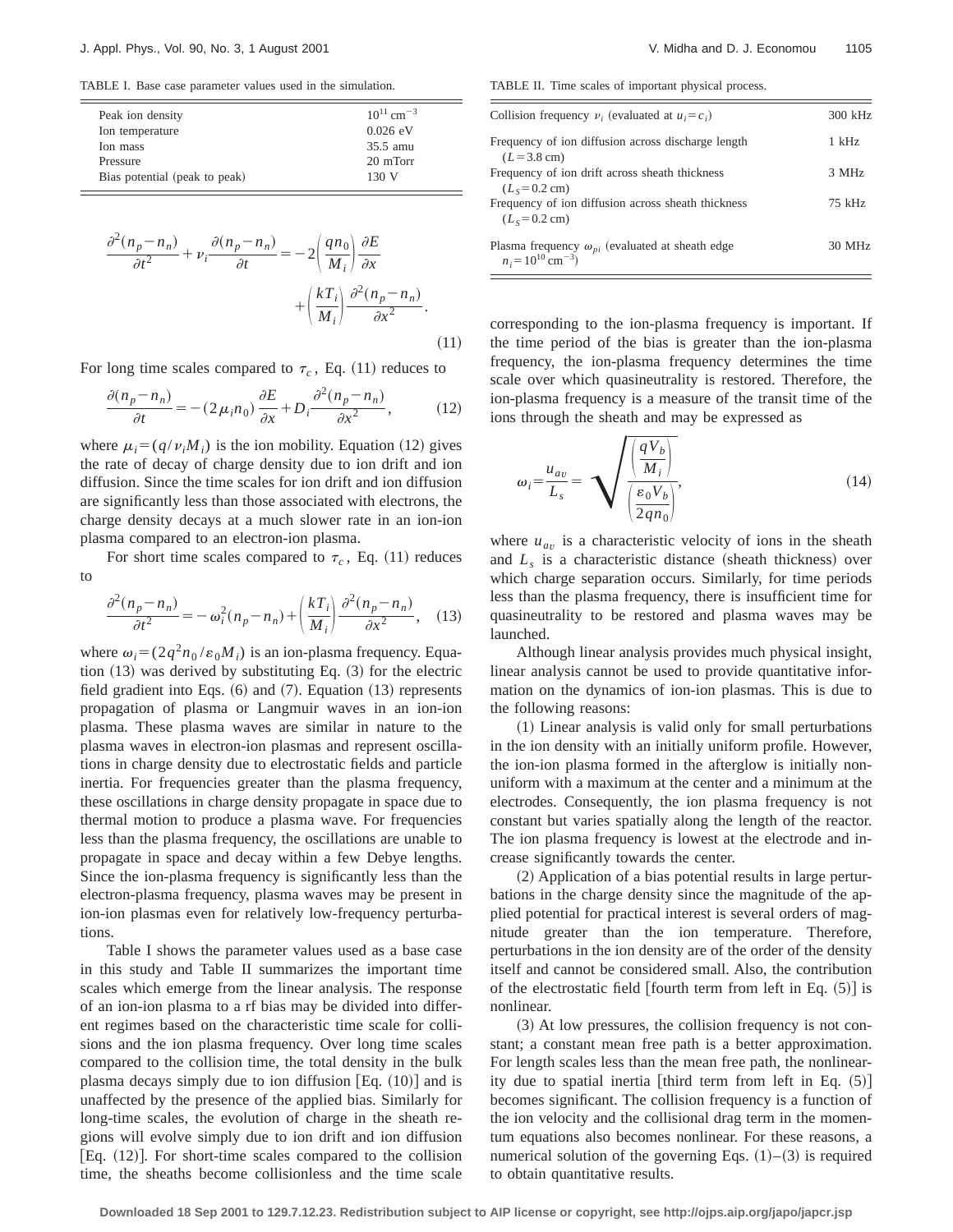#### **III. NUMERICAL METHOD**

The governing system of Eqs.  $(1)$ – $(3)$  was discretized in space using a finite-difference scheme based on a staggered mesh.<sup>34</sup> Ion densities and plasma potential were evaluated on one set of grid points while other dependent quantities (including ion velocities, fluxes, and electric field) were evaluated on a staggered set of grid points. Upwind-biased finitedifference operators were employed to approximate the spatial inertia terms in the ion momentum equations. Discretization in space converted the original set of Eqs.  $(1)$ – $(3)$ into a time-dependent differential-algebraic equation (DAE) system. This set of DAEs was solved using LSODI, a fully implicit, variable order, variable time step integrator based on backward difference formulas.<sup>35</sup> A nonuniform mesh of 301 grid points biased towards the sheaths near the electrodes was employed. Typical CPU times for each run were about 10–20 min on a 125 MHz Unix workstation depending on the bias frequency. In order to obtain a periodic solution, only a few cycles were required for low bias frequencies, whereas 100s of cycles were required for high bias frequencies.

# **IV. RESULTS AND DISCUSSION**

Based on the preliminary linear analysis, the ion-ion plasma response to an applied rf bias may be divided into three regimes depending on the frequency of the applied bias  $\omega$ , the characteristic ion collision frequency  $\nu_i$ , and the ion plasma frequency  $\omega_i$ , the latter evaluated at the sheath edge. In all figures below,  $\tau$  is the dimensionless bias period; for  $0 < \tau < 0.5$  the bias applied to the left electrode is negative, and for  $0.5<\tau<1$ , the bias applied to the left electrode is positive [Fig.  $1(a)$ ]. All results refer to the base case conditions (Table I) unless stated otherwise.

# **A.** Low frequency regime  $(\omega < \nu_i < \omega_i)$

At low bias frequencies, the bias period is greater than the characteristic time scale for collisions. Therefore, collisional drag dominates over temporal inertia and the ion velocity is in quasisteady state with respect to the local electric field. In this regime, the bias period is also greater than the transit time of the ions through the sheath and the ions are able to respond faithfully to the instantaneous value of applied bias without a significant phase lag.

The spatiotemporal potential distribution between the plates is shown in Fig.  $1(b)$  for a bias frequency of 100 kHz. In contrast to electron-ion plasmas, in which the plasma potential is the most positive potential in the system, the spatial potential profile in ion-ion plasmas is monotonic and is symmetrically distributed between the two electrodes. This symmetry is a direct consequence of the equal masses and temperatures of the positively and negatively charged species assumed for this particular ion-ion plasma. Such monotonic potential profiles are found in liquid electrolyte systems where the mass and temperature of positive and negative ions are comparable as well. At any instant in time, one electrode acquires a net positive potential with respect to the bulk plasma while the other electrode acquires an equal negative potential. During the period  $\tau=0-0.5$  the left elec-



FIG. 2. Spatiotemporal evolution of net charge at base case conditions for a bias frequency of 100 kHz.

trode  $(x=0)$  is negatively biased with respect to the bulk plasma while the right electrode  $(x=L)$  is positively biased. Similarly during the period 0.5–1.0, the left electrode becomes positively biased while the right electrode becomes negatively biased with respect to the bulk plasma. At this low frequency, the displacement current is negligible compared to the conduction current in the bulk plasma and most of the potential drop occurs in the sheaths near the electrodes. This potential profile of Fig.  $1(b)$  is related to the evolution of charge density in the ion-ion sheaths formed at the two electrodes.

Figure 2 shows the spatial profiles of the net charge density at  $\tau=0.25$  and 0.75. During each half of the bias cycle, positive ions are attracted towards the negatively biased electrode while negative ions are repelled. This results in the formation of a sheath with a net positive charge at the negatively biased electrode. Conversely, negative ions are attracted towards the positively biased electrode while the positive ions are repelled. This results in the formation of a sheath with a net negative charge at the positively biased electrode. Therefore, in contrast to electron-ion plasmas, in which the sheaths contain a net positive charge, the electrode sheaths in ion-ion plasmas contain equal and opposite net charges. The polarity of the charge in each sheath is reversed during each half cycle of the rf bias.

Figures 3 and 4 show, respectively, the evolution of the positive and negative ion-density profiles near the left electrode during the second half of a bias cycle ( $0.5<\tau<1$ ). The left electrode was previously  $(0 < \tau < 0.5)$  negatively biased with respect to the bulk plasma, has no net bias at  $\tau=0.5$  and remains positively biased through the second half of the cycle. At  $\tau=0.5$ , both positive and negative ions diffuse towards the electrode as the electrode potential is equal to the plasma potential. Since the bias period is comparable to the characteristic diffusion time of ions through the sheath (Table II), the sheath does not have sufficient time to completely collapse by  $\tau=0.5$  and a relatively small positive charge persists in the sheath from the previous half cycle. The electrostatic field due to this charge is responsible for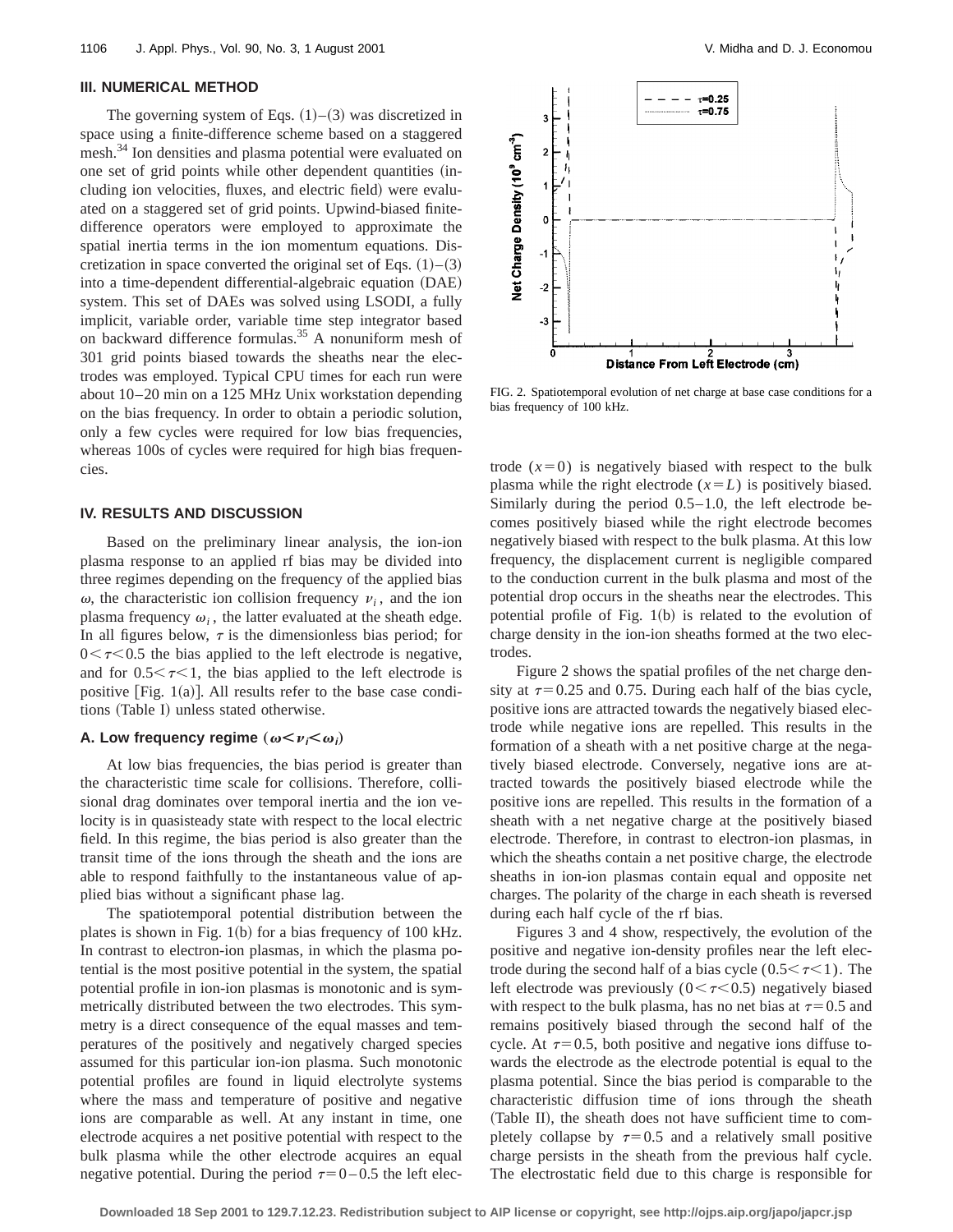

FIG. 3. Spatiotemporal evolution of positive ion density near left electrode at base case conditions for a bias frequency of 100 kHz.

small fronts in the ion-density profiles at the sheath edge at  $x=0.08$  cm. Similarly, the potential in Fig. 1(b) is not constant for all spatial locations at  $\tau=0.5$  and shows the formation of minor peaks in the sheath regions [small blips in Fig 1(b), at  $\tau=0$  and 0.5. This effect is small at low operating frequencies but becomes significant at higher frequencies and will be addressed in more detail in the following sections.

After  $\tau=0.5$ , the electrode potential increases with time and negative ions are attracted towards the electrode while positive ions are repelled away from the electrode. Therefore, the sheath acquires a net negative charge. A front in the positive-ion density profile is formed  $(Fig. 3)$  which represents a competition between repulsion due to the electrostatic field (ion drift) and ion diffusion towards the electrode. As the electrode potential increases, this front is gradually displaced away from the electrode towards the bulk plasma resulting in an increase in the sheath width.



FIG. 4. Spatiotemporal evolution of negative ion density near left electrode at base case conditions for a bias frequency of 100 kHz.



FIG. 5. Ion flux at the left electrode during a bias cycle at base case conditions for a bias frequency of 100 kHz.

The electrode potential decreases during the last quarter of the cycle ( $\tau$ =0.75–1.0), the electrostatic field weakens and the positive-ions begin to diffuse back towards the electrode (Fig. 3,  $\tau=0.9$ ). The sheath width gradually shrinks as the magnitude of the bias potential decreases. As in the case of  $\tau=0.5$ , the positive and negative ions are unable to diffuse back fully to the electrode at  $\tau=1.0$ . Therefore, the sheath does not fully collapse and a small negative charge persists in the sheaths for the next cycle. The sheath at the right electrode also shows similar behavior but is 180° out of phase with respect to the sheath at the left electrode.

Figure 5 shows the evolution of the ion fluxes at the left electrode during a bias cycle. For this low operating frequency, the left electrode is bombarded alternately by positive ions and negative ions during each half of the bias cycle. This is in agreement with experimental data.<sup>36</sup> The peak in the negative-ion flux is slightly less than the peak in the positive-ion flux due to continuous depletion of the plasma (no ionization in the ion-ion plasma). At this relatively low operating frequency, a significant fraction of the plasma is depleted during the course of each half cycle. Note that this difference in fluxes does not imply an accumulation of a net negative charge during the cycle. This is because the right electrode is bombarded by an equal flux of negative ions (as opposed to positive ions) in the first half of the cycle followed by an equal flux of positive ions in the second half of the cycle. In other words, at any instant of the cycle, the flux of positive ions exiting the plasma at one electrode is equal to the flux of negative ions exiting the other electrode.

Figure 5 shows that the peak ion flux during a half cycle is comparable to twice the diffusion flux of the ions in the absence of a bias. The total flux of ions integrated over a full cycle is equivalent to the diffusion flux of ions without a bias potential. Therefore, for low bias frequencies, the flux of ions bombarding the electrode is independent of the magnitude of the applied bias potential and is limited by the ion diffusion flux. The only effect of the applied bias potential is to temporally redistribute this diffusion flux between the two elec-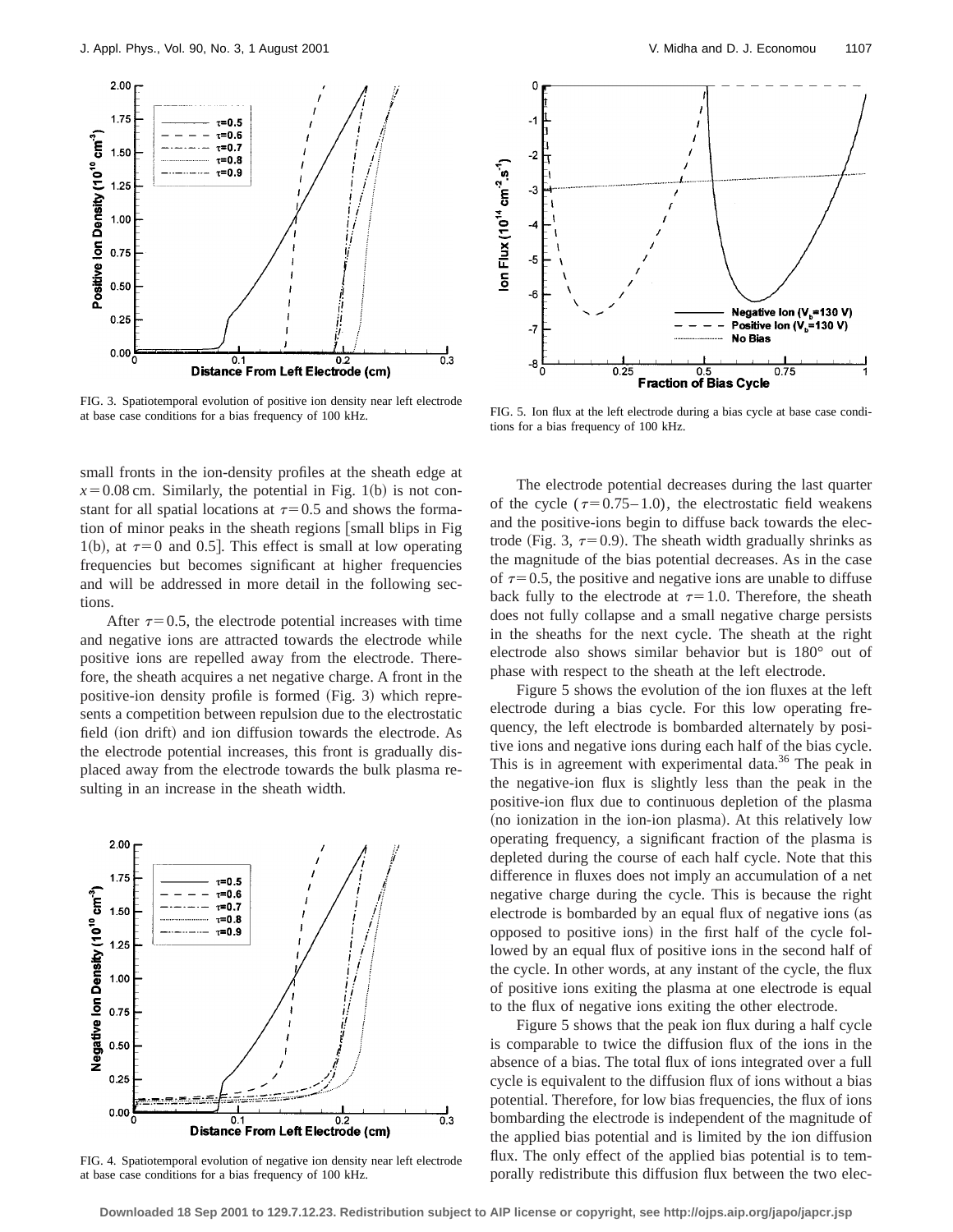

FIG. 6. Spatiotemporal evolution of the potential at base case conditions for a bias frequency of 10 MHz.

trodes. Instead of exiting both electrodes simultaneously, the positive ions exit only the negatively biased electrode while the negative ions exit only the positively biased electrode during each half cycle.

A closer examination of Fig. 5 shows a small phase lag between the ion flux and the applied potential which corresponds to the transit time of ions through the sheath. At this low frequency, the ion transit time is only a small fraction of the bias period (Table II). During this period, the electrode reverses polarity, and the sheath undergoes a transition from a net positive charge when the electrode is negatively biased, to a net negative charge when it is positively biased with respect to the bulk plasma. Since the time for this transition is short compared to the overall bias period, the charge in the sheath regions essentially remains monotonic in nature for each half cycle, i.e., either fully positive or fully negative. This is not true, however, when the bias frequency is increased.

# **B.** Intermediate frequencies  $(\nu_i \leq \omega \leq \omega_i)$

As the bias frequency is increased beyond the collision frequency, temporal inertia of the ions starts to dominate over the collisional drag. The ion velocity, therefore, is no longer in equilibrium with the local electric field. In this regime, the bias frequency can approach the ion-plasma frequency. Physically, this represents the case when the transit time of ions through the sheath constitutes a significant fraction of the bias period.

Figure 6 shows the plasma potential profiles at various instants of the bias cycle for a bias frequency of 10 MHz. At this frequency, there is insufficient time for the applied bias potential to be fully shielded in the sheaths and a significant electric field exists in the bulk plasma. Therefore, the displacement current in the bulk plasma is greater than in the low frequency case (Fig. 1(b)). Its magnitude, however, is still smaller relative to the conduction current since most of the potential drop occurs in the sheaths rather than the bulk plasma. Interestingly, the potential profiles in the sheath re-



FIG. 7. Spatiotemporal evolution of net charge at base case conditions for a bias frequency of 10 MHz.

gions are no longer monotonic, but show the formation of potential wells near each electrode when the electrode changes polarity with respect to the bulk plasma (Fig. 6,  $\tau$ )  $=0$  and 0.5). This nonmonotonic sheath potential is related to the evolution of the charge distribution in the sheath.

Figures 7, 8, and 9 show the net charge density and the ion-density profiles in the sheath region near the left electrode. At  $\tau=0.5$ , the electrode potential is zero with respect to the plasma center. However, due to the relatively long transit time of ions through the sheath, some positive ions continue to persist in the sheath  $(Fig. 8)$  while negative ions are unable to diffuse back to the electrode  $(Fig. 9)$ . Therefore, a net positive charge exists for some region in the sheath ( $0 \le x \le 0.14$  cm) near the electrode at  $\tau=0.5$  (Fig. 7). Beyond this point, there is a region of net negative charge  $(0.14 \text{ cm} < x < 0.18 \text{ cm})$  which is formed due to the inertia of positive ions as they continue to be accelerated from the bulk plasma towards the electrode even at  $\tau=0.5$  when the elec-



FIG. 8. Spatiotemporal evolution of positive ion density near left electrode at base case conditions for a bias frequency of 10 MHz.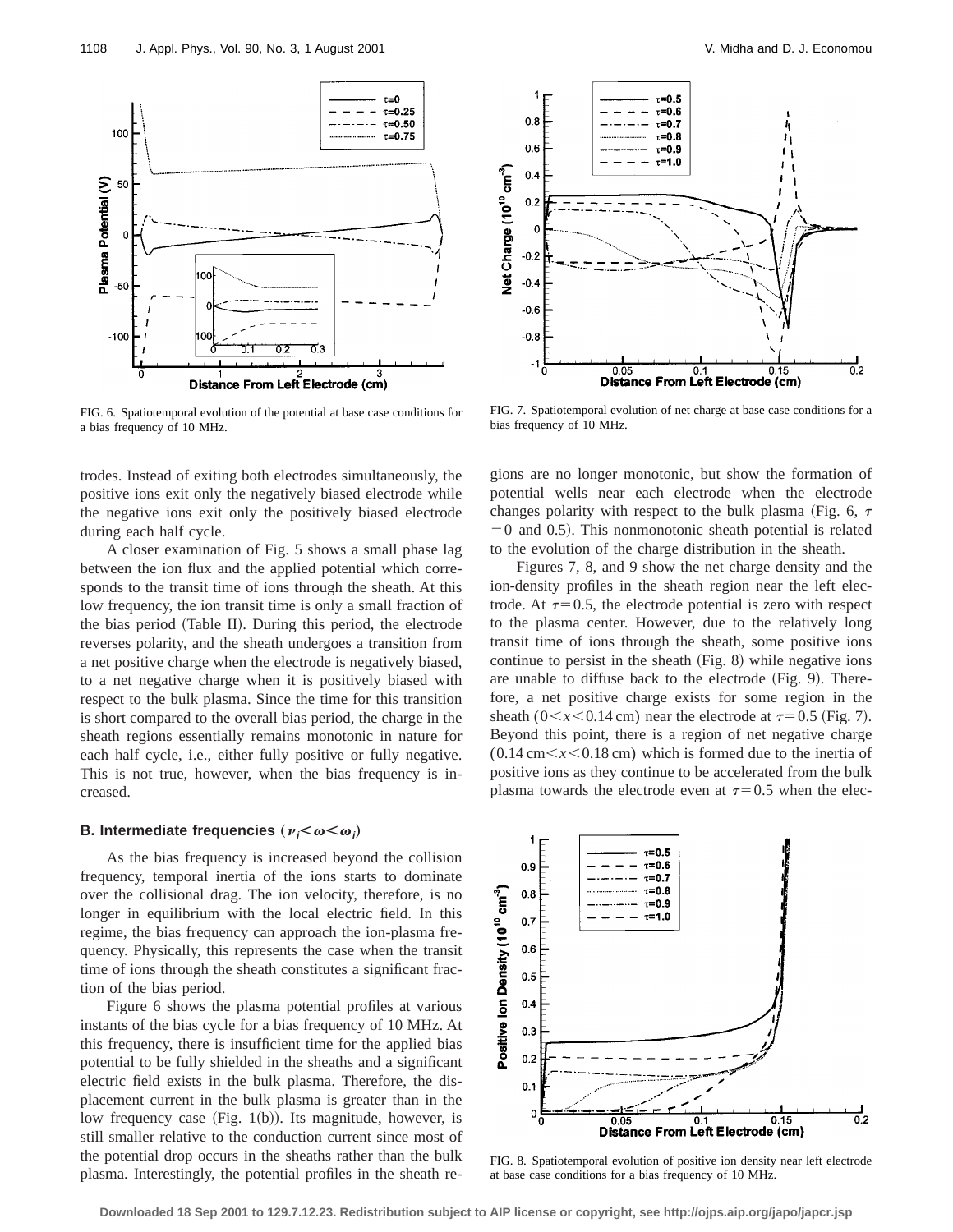

FIG. 9. Spatiotemporal evolution of negative ion density near left electrode at base case conditions for a bias frequency of 10 MHz. FIG. 10. Ion flux at the left electrode during a bias cycle at base case

trode potential is zero. The overall charge distribution in the sheath at  $\tau=0.5$ , therefore, consists of a double layer with positive charge near the electrode followed by a sharp negative charge spike at the sheath edge. This charge distribution is responsible for the formation of a ''well'' in the spatial potential profile in Fig. 6 at  $\tau=0.5$  and is indicative of a reversal in the direction of the electrostatic field in the sheath. The electric field is positive close to the electrode  $(0 \lt x \lt 0.1 \text{ cm})$ , and turns negative near the sheath edge  $(0.1 \le x \le 0.18 \text{ cm})$ . At even higher frequencies this develops into an oscillatory structure of the potential (see Sec. IV C).

After  $\tau=0.5$ , the left electrode becomes positively biased and attracts negative ions from the bulk plasma. Figure 9 shows that a significant period of time is required for the negative-ion front to traverse the length of the sheath and reach the electrode. The negative-ion front first advances during the period  $\tau=0.5-0.6$  as negative ions are attracted towards the electrode, but the velocity of the negative ions is still small. At later times, however, negative ions are accelerated and the velocity of the bottom end of the negative-ion front exceeds the velocity of the top end of the front. The negative-ion front, therefore, spreads as a function of time with the bottom end of the front advancing towards the electrode while the top end retreats as negative ions are depleted.

By about  $\tau=0.8$ , the negative-ion front first reaches the electrode  $(Fig. 9)$  while the positive ions near the electrode have been repelled  $(Fig. 8)$ . A net negative charge exists throughout the entire length of the sheath at  $\tau=0.8$  (Fig. 7) indicating that the potential distribution is monotonic and the electric field is positive. The evolution of the plasma potential and the electric field in the sheath region, therefore, is clearly coupled with the transit time of the negative ions through the sheath region.

After  $\tau=0.75$ , the electrode bias is decreasing (in magnitude) with time, but the negative ions continue to be extracted from the bulk plasma due to ion inertia. The positiveion front at  $x=0.15$  remains essentially stationary since the bias period is much shorter than the ion diffusion time (Fig. 8). As a result of inertia, the negative ions continue to over-



conditions for a bias frequency of 10 MHz.

shoot and a net positive charge is gradually formed at the edge of the sheath during the period  $\tau=0.8-1.0$  (Fig. 7). By  $\tau=1.0$ , an inverted double layer exists with a net negative charge near the electrode ( $0 \le x \le 0.14$  cm) and a net positive charge near the sheath edge  $(0.14 \text{ cm} < x < 0.18 \text{ cm})$ . This charge distribution is the inverse of the distribution which existed at the electrode at  $\tau=0.5$ . The overall evolution of the space charge during the course of a half cycle, therefore, describes a complete oscillation with the negatively charged region becoming positively charged and the positively charged region becoming negatively charged.

Figure 10 shows the evolution of the ion fluxes at the left electrode during the course of a bias cycle. The effect of the transit time of ions through the sheath is clearly evident in the evolution of fluxes. The positive-ion flux continues until  $\tau$ =0.7 even when the electrode is positively biased with respect to the plasma. Negative-ion flux does not appear until  $\tau$ =0.8 representing the transit time of the negative-ion fronts through the sheath. As opposed to the low frequency case, the ion flux is significantly greater than the corresponding diffusion flux without an applied bias potential. At this bias frequency, there is insufficient time for the applied bias potential to be fully shielded in the sheath regions. Due to the presence of these electric fields, therefore, the ion flux to the walls exceeds the diffusion flux in the bulk plasma. Consequently, a high bias frequency, approaching the (ion) plasma frequency is required to extract ions at a faster rate from the plasma.

# **C.** High frequency  $(\nu_i \leq \omega_i \leq \omega)$

At operating frequencies beyond the ion-plasma frequency, the time period of the applied bias is significantly shorter than the transit time of ions through the sheath. Therefore, ions essentially oscillate back and forth in the sheath region and exit the sheath only after several bias cycles.

Figure 11 shows the plasma potential at various instants of the bias cycle for a bias frequency of 60 MHz. The spatial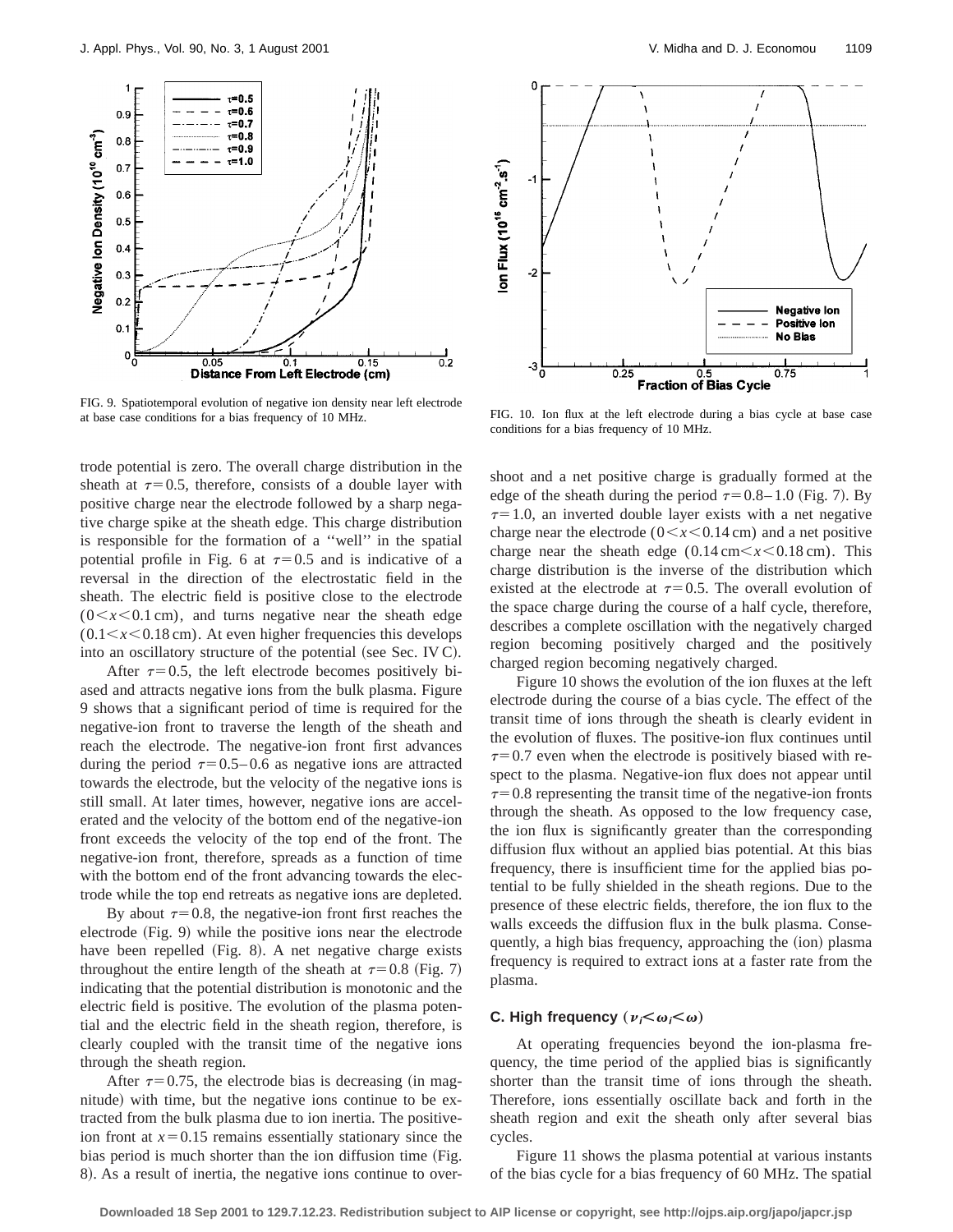

FIG. 11. Spatiotemporal evolution of the potential at base case conditions for a bias frequency of 60 MHz.

potential profile is highly nonmonotonic throughout the cycle since the applied potential is not shielded effectively in the sheaths. Since the potential drop in the sheaths is less than the potential drop in the bulk plasma, displacement current in the bulk plasma dominates over conduction current in this regime. The potential profile in the sheath regions also shows the presence of finer scale oscillations. These oscillations are related to the charge density profile in the sheath.

Figures 12, 13, and 14 show the evolution of the net charge density and the ion density profiles near the left electrode during the course of a half cycle. The evolution of charge-density profiles in the sheath region describes the propagation of a high-amplitude, plasma wave in a nonuniform plasma. These plasma waves are launched from the sheath edge corresponding approximately to the position where the bias frequency is equal to plasma frequency (Figs. 13 and 14,  $x=0.25$  cm). For spatial locations beyond this point, the plasma density and consequently the plasma fre-



FIG. 13. Spatiotemporal evolution of positive ion density near left electrode at base case conditions for a bias frequency of 60 MHz.

quency increase sharply. Since the bias frequency is less than the plasma frequency corresponding to these spatial locations, the plasma waves are unable to propagate in the bulk plasma and are quickly damped within a few Debye lengths.

At  $\tau=0.5$ , the spatial profile of the ion densities in the sheath region shows several peaks and valleys (Figs. 13 and 14). This "bunching" of ions occurs during the course of several cycles as the ions are alternately attracted and then repelled away from the electrode. Similarly, the net chargedensity profiles show alternate peaks of net positive and negative charge (Fig. 12). As a result of this charge profile, electrostatic fields are generated which tend to attract the negative-ion peaks towards the intermediate positive-ion peaks and the positive-ion peaks towards the negative-ion peaks. During the course of a half-cycle, ions migrate and overshoot due to ion inertia. By  $\tau=1.0$ , the charge density profile becomes the inverse of that at  $\tau=0.5$  (Fig. 12). The positive-ion density profile at  $\tau=1.0$  is similar to the negative-ion density profile at  $\tau=0.5$  while the negative-ion



FIG. 12. Spatiotemporal evolution of net charge at base case conditions for a bias frequency of 60 MHz.



FIG. 14. Spatiotemporal evolution of negative ion density near left electrode at base case conditions for a bias frequency of 60 MHz.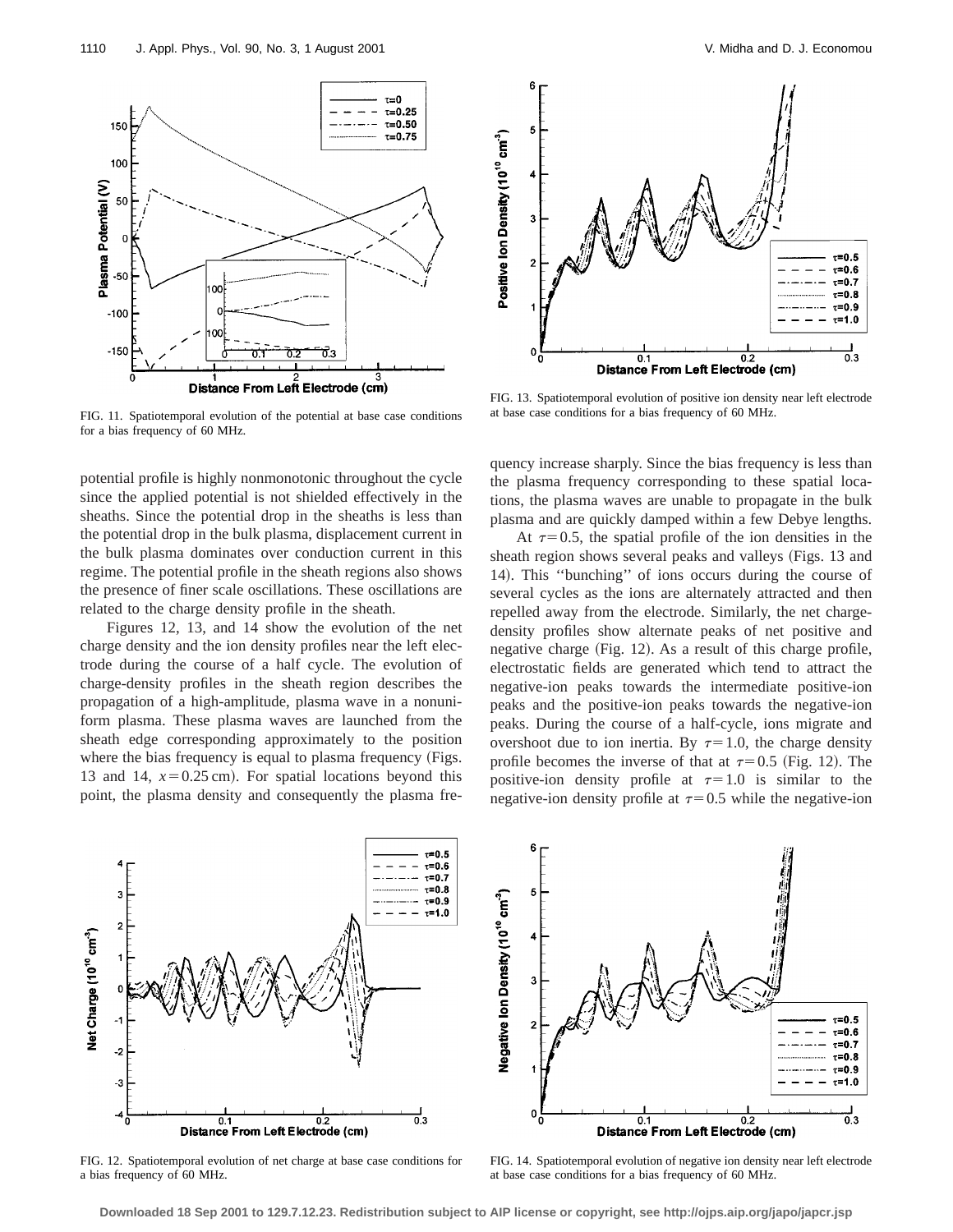

FIG. 15. Ion flux at the left electrode during a bias cycle at base case conditions for a bias frequency of 60 MHz. FIG. 16. Positive ion energy at the left electrode during a bias cycle for

density profile at  $\tau=1.0$  is similar to the positive-ion density profile at  $\tau=0.5$ . Overall, the positive-ion density profiles show a small net displacement towards the electrode in this half cycle (Fig. 13) while the negative ions are displaced away from the electrode (Fig. 14).

Figure 15 shows the evolution of the ion flux at the left electrode during a bias cycle. Since ions are no longer able to respond to the applied frequency, the perturbation in the ion velocities due to the applied bias is small. The ion fluxes, therefore, are only weakly modulated by the applied bias. The electrode is continuously bombarded by both positive and negative ions throughout the cycle with an average flux equal to the diffusion flux of ions. As a result of a net displacement towards the electrode, a peak in the negative-ion flux is formed around  $\tau=0.5$  while a peak in positive-ion flux is formed around  $\tau=1.0$ .

Based on the ion flux evolution at the electrode (Figs. 5, 10, and 15), operation in the intermediate frequency regime appears advantageous for rapidly extracting ions from the plasma at the conditions studied (Table I, 20 mTorr pressure and bias potential of  $130$  V). At low frequencies, alternate bombardment by positive ions and negative ions is possible but the ion flux is limited by the diffusion flux from the bulk plasma. In addition, if the bias period is comparable to the residence time of the charge on device features during plasma processing, the device will still have adequate time to charge during each half of the bias cycle. Therefore, charge damage and etch profile distortions may still occur during each half cycle of the pulse. Alternate bombardment of the electrode by positive and negative is also possible with intermediate values of the frequency, albeit with a finite phase lag with respect to the applied bias. There is less time for collisional drag to limit the ion flux at intermediate frequencies and ions may be extracted at a faster rate from the plasma compared to low frequencies. Furthermore, less time is available during each half cycle for charging and etch profile distortions to occur. Increasing the bias frequency beyond the ion plasma frequency, results in ''trapping'' of the ions (back and forth oscillations), and the ion flux at the



different values of bias frequency.

electrode is essentially reduced to the diffusion flux of the ions.

Another parameter critical for etching applications is the energy of ions bombarding the electrode. Figure 16 shows the energy of the positive ions at the left electrode during the course of a bias cycle for different values of bias frequency. The energy of the negative ions is, of course, identical but it is shifted in phase by 180. As in the case of the ion flux, the effect of the ion transit time is also apparent in the ionenergy evolution. At low frequencies (100 MHz) the ion energy essentially follows the applied bias while at intermediate frequencies  $(5-20 \text{ MHz})$ , the ion energy lags the applied bias by the ion transit time. For frequencies less than  $\omega_i$  $(5-20 \text{ MHz})$ , the peak ion energy also increases with bias frequency as less time is available for collisional drag to retard ions in the sheath. At 30 MHz, the bias period is shorter than the ion transit time through the sheath and the positive ions reach the electrode when it is positively biased (i.e., repelling the positive ions), and the peak ion energy drops. Beyond this critical frequency, the peak ion energy drops rapidly (40 MHz) with increasing bias frequency and for a value of 60 MHz, the ion energy is essentially the thermal energy of ions (not shown). It is clear from this analysis that bias frequencies in the intermediate regime are optimal for extracting high energy ions out from the plasma, for the conditions studied.

In Fig. 16, the peak ion energy is significantly less than half the applied bias potential  $(V_b/2=65 \text{ V})$ . Half of the applied bias potential represents the maximum value of the ion energy if the applied potential is symmetrically distributed between the two electrodes. Since the ion mean free path at 20 mTorr is about 1 mm, while the sheath thickness is of the order of 2 mm, ions suffer on average of a couple of collisions in the sheath before striking the electrode. Similarly, due to the significant transit time of ions at intermediate frequencies, ions experience a decreasing bias potential as they accelerate through the sheath, resulting in lower ion energy. In order to increase the ion energy, therefore, it be-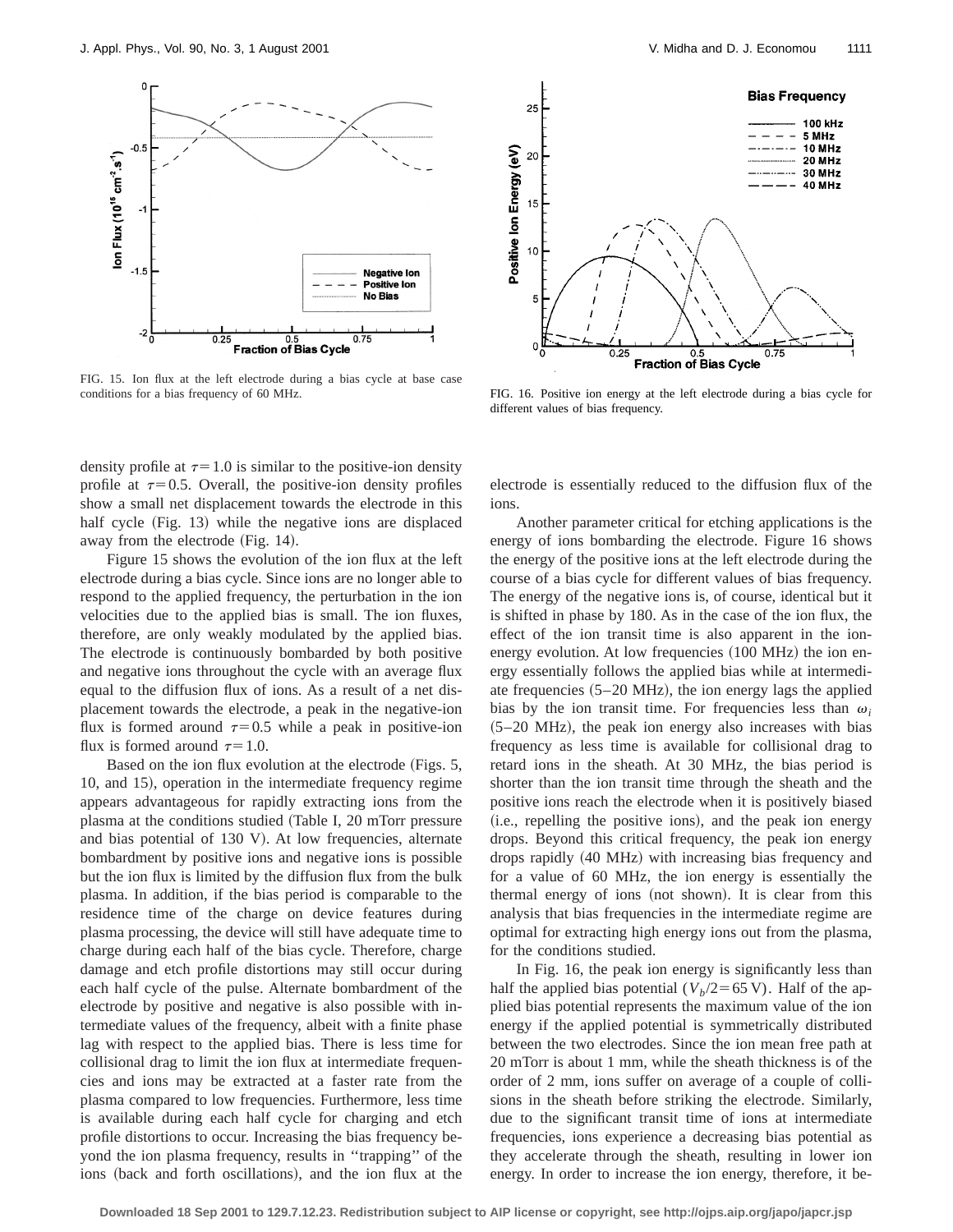

FIG. 17. Positive ion flux at the left electrode during a bias cycle for different pressures.

comes necessary to either increase the bias potential or decrease the operating pressure.

### **D. Effect of pressure**

Figure 17 shows the positive-ion flux at the left electrode for different values of pressure at a low bias frequency  $(100$  $kHz$ ) and an intermediate frequency  $(10 \text{ MHz})$ . At low bias frequencies, the ion flux is limited by ion diffusion. Therefore at 100 kHz, the ion flux at the electrode increases proportionately as the collision frequency of the ions decreases with pressure (remember that the peak ion density is kept constant as pressure varies; in practice this can be achieved by also changing the power of the plasma that eventually turns into an ion-ion plasma). An increase in the peak value of the ion flux is also seen in the 10 MHz case as the pressure is reduced from 20 to 5 mTorr. At a pressure of 5 mTorr the ion mean free path is significantly greater than the sheath thickness and ion transport through the sheath becomes collisionless. The ion-flux profiles at both frequencies show oscillatory behavior. These oscillations represent the formation of waves (or bunches) in the ion-density profiles as the ions are trapped in potential wells when the electrodes reverse polarity. In contrast to the plasma waves shown earlier at high frequencies (60 MHz), which are formed mainly due to temporal inertia of ions (i.e., ions continue to overshoot in time), these low-frequency oscillations are mainly due to the spatial inertia of ions (i.e., ions overshoot in space). Similar oscillations in the ion flux profiles may also be observed in the numerical results of Kanakasabpathy and Overzet<sup>37</sup> who modeled the effects of a low frequency bias on highly electronegative plasmas under low pressure conditions.

Figure 18 shows the corresponding ion energies at the left electrode for different values of pressure. For both the low (100 kHz) and intermediate (10 MHz) frequency values, the ion energy increases as the pressure decreases and ion transport becomes less collisional. At higher values of pressure  $(20$  and  $10$  mTorr), the peak energy of the ions extracted at 10 MHz is greater than the peak energy at 100 kHz. For



FIG. 18. Positive ion energy at the left electrode during a bias cycle for different pressures.

these pressures, the greater collisional drag at low frequencies dominates over the effect of ion transit time at higher frequencies. At low pressures  $(5 \text{ mTorr})$ , however, the effect of the ion transit time becomes more significant, and the peak ion energies are comparable at the two frequencies. Therefore, extraction of high energy ions at high pressures is favored by higher bias frequencies whereas at low pressures lower bias frequencies become more favorable.

### **E. Effect of bias potential**

Figure 19 shows the ion flux at the left electrode for different values of the applied bias potential. At low bias frequencies  $(100 \text{ kHz})$ , the ion flux is effectively limited by ion diffusion and is nearly independent of the applied bias potential. At intermediate frequencies (10 MHz), when the bias period is less than the characteristic collision time, the ion flux shows a small increase as the bias potential increases. In contrast, the ion energy at the electrode shows significant increase at both frequencies as the bias potential



FIG. 19. Positive ion flux at the left electrode during a bias cycle for different bias potentials.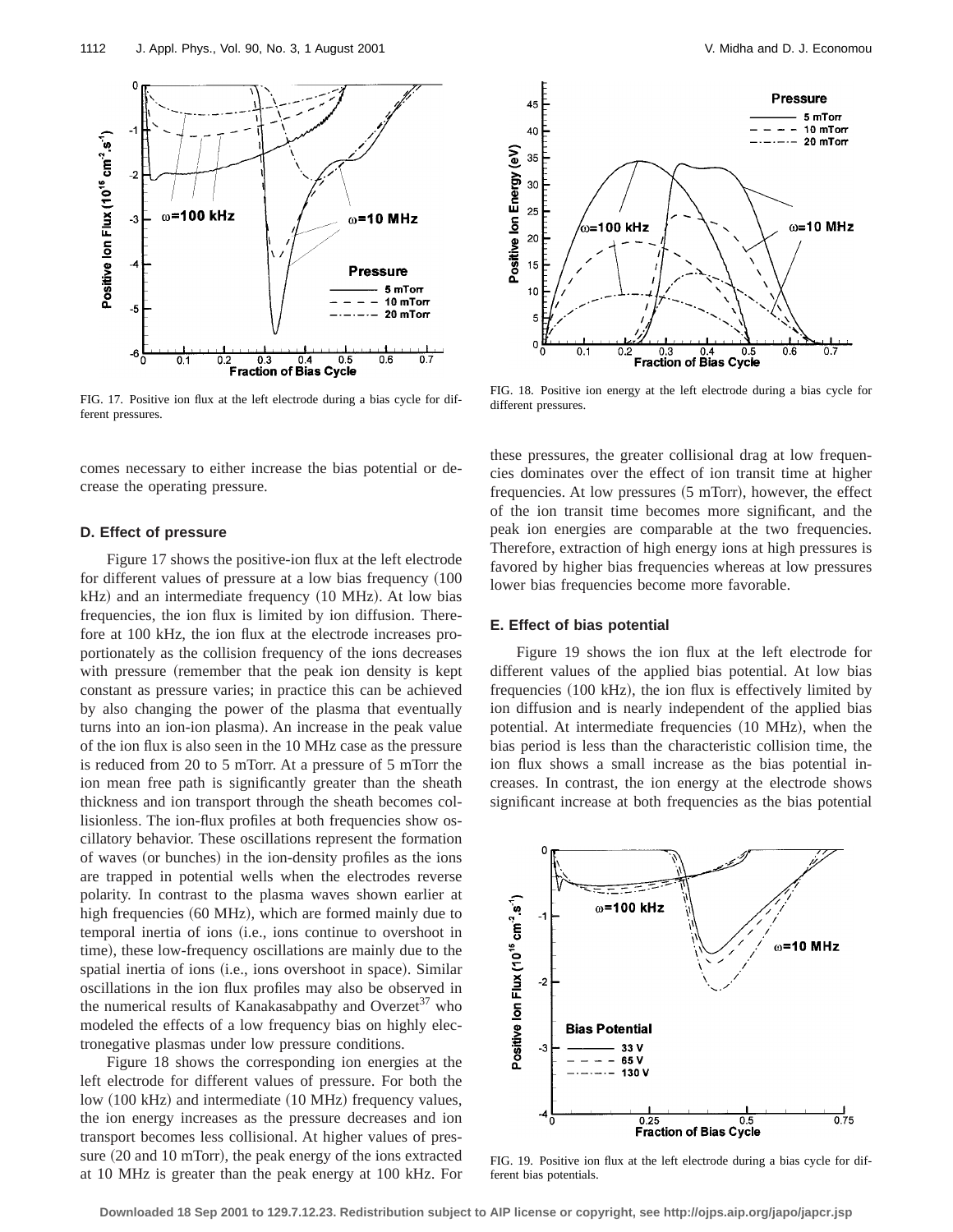

FIG. 20. Positive ion energy at the left electrode during a bias cycle for different bias potentials.

is increased (Fig. 20). The increase in ion energy, however, is not proportional to the applied bias potential because collisional drag also increases with ion velocity. It may also be noted that despite a significant increase in ion velocity, the transit time of the ions through the sheath  $(at 10 MHz)$  is only weakly affected. This indicates that the increase in ion velocity is effectively offset by a corresponding increase in sheath length as the bias potential increases. The estimate for the ion transit time being approximately the ion plasma frequency, therefore, suffices for all values of bias potential significantly greater than the ion temperature.

### **V. CONCLUSIONS AND RECOMMENDATIONS**

A one-dimensional fluid model was developed to simulate the effect of a radio frequency bias applied to a positive ion-negative ion (ion-ion or electronless) plasma. The ion continuity and momentum equations were coupled to the Poisson equation for the electric field. Ion-ion plasmas show significantly different behavior compared to conventional electron-ion plasmas.

 $(1)$  In contrast to conventional electron-ion plasmas, the plasma potential is not the most positive potential in an ionion plasma. For low bias frequencies compared to the ion collision frequency, the potential distribution between the electrodes is monotonic, much like in electrochemical systems. For equal masses and temperatures of the positively and negatively charged species, the applied bias potential is distributed symmetrically between the electrodes.

(2) Each electrode reverses polarity with respect to the bulk plasma during a bias period. Consequently, the net charge in the sheath also changes polarity with a net negative charge existing in the sheath for an equal duration as a net positive charge. This is in contrast to electron-ion plasmas in which the sheath always has a net positively charge.

~3! Due to the lower temperature and greater mass of negative ions compared to electrons, the sheath structure in ion-ion plasmas changes significantly as the rf bias frequency is varied. For low bias frequencies  $(100 \text{ kHz})$ , the charge distribution is monotonic during each half cycle. For intermediate frequencies (10 MHz), when the bias period approaches the ion transit time through the sheath, double layers form with both positive and negative charges coexisting in the sheath. For frequencies beyond the (ion) plasma frequency (60 MHz), plasma waves are launched from the sheath edge, and the sheath contains multiple peaks of positive and negative charge (multiple double layers).

 $(4)$  For a relatively large range of bias frequencies (up to the plasma frequency), each electrode is bombarded alternately by high energy positive and negative ions during a rf bias cycle. This alternate bombardment by positive and negative ions may help alleviate charging and notching effects associated with electron-ion plasmas. For bias frequencies greater than the plasma frequency, however, the electrode is bombarded simultaneously by low energy positive and negative ions with ions energies approaching the thermal value.

 $(5)$  At low bias frequencies, the peak ion flux in a rf cycle is limited by ion diffusion and is independent of the applied bias potential. The peak ion flux may be increased by lowering the pressure or by using a bias frequency approaching the ion plasma frequency.

 $(6)$  The ion energy increases with the applied bias potential. At relatively high pressures  $(20$  mTorr), the ion energy at low frequencies (100 kHz) is limited by collisions. The peak ion energy may then be increased by using a higher bias frequency (10 MHz). At lower pressures, however, the effect of collisions is mitigated while the effect of ion transit time becomes significant as the bias frequency increases. In this case, a lower bias frequency  $(100 \text{ s kHz})$  is favorable for extracting high energy ions from the plasma.

### **ACKNOWLEDGMENTS**

The authors are grateful to the National Science Foundation (CTS-9713262) and the State of Texas (Texas Advanced Technology Program) for financial support. Many thanks to Dr. I. D. Kaganovich, Dr. V. Mani, and B. Ramamurthi for helpful technical discussions throughout this work.

- 1V. Midha and D. J. Economou, Plasma Sources Sci. Technol. **9**, 256  $(2000).$
- <sup>2</sup> I. Kaganovich, D. J. Economou, B. N. Ramamurthi, and V. Midha, Phys. Rev. Lett. 84, 1918 (2000); I. Kaganovich, B. N. Ramamurthi, and D. J. Economou, Phys. Rev. E (submitted).
- <sup>3</sup> A. Smith and L. J. Overzet, Plasma Sources Sci. Technol. 8, 82 (1999).
- <sup>4</sup>M. V. Malyshev, V. M. Donnelly, J. I. Colonell, and S. Samukawa, J. Appl. Phys. 86, 4813 (1999).
- 5S. A. Gutsev, A. A. Kudryavtsev, and V. A. Romanenko, Tech. Phys. **40**, 1131 (1995).
- <sup>6</sup>D. Smith, A. G. Dean, and N. G. Adams, J. Phys. D 7, 1944 (1974).
- <sup>7</sup> W. L. Fite and J. A. Rutherford, Discuss. Faraday Soc. 37, 192 (1964).
- ${}^8$ L. J. Puckett and W. C. Lineberger, Phys. Rev. A 1, 1635 (1970).
- $^{9}$ G. A. Woosley, I. C. Plump, and D. B. Lewis, J. Phys. D 6, 1883 (1973).
- 10H. Amemiya, *Dusty and Dirty Plasmas, Noise, and Chaos in Space and in the Laboratory*, edited by H. Kikuchi (Plenum, New York, 1994).
- <sup>11</sup> J. Newman, *Electrochemical Systems* (Prentice-Hall, Engelwood Cliffs, NJ, 1973).
- <sup>12</sup>H. Amemiya, J. Phys. D **23**, 999 (1990).
- <sup>13</sup> I. D. Kaganovich and L. D. Tsendin, Plasma Phys. Rep. **19**, 645 (1993).
- <sup>14</sup>L. D. Tsendin, Sov. Tech. Phys. **34**, 11 (1989).
- 15M. A. Lieberman and A. J. Lichtenberg, in *Principles of Plasma Discharges and Materials Processing* (Wiley, New York, 1994), p. 137.
- <sup>16</sup>A. J. Lichtenberg, I. G. Kouznetsov, Y. T. Lee, M. A. Lieberman, I. D.